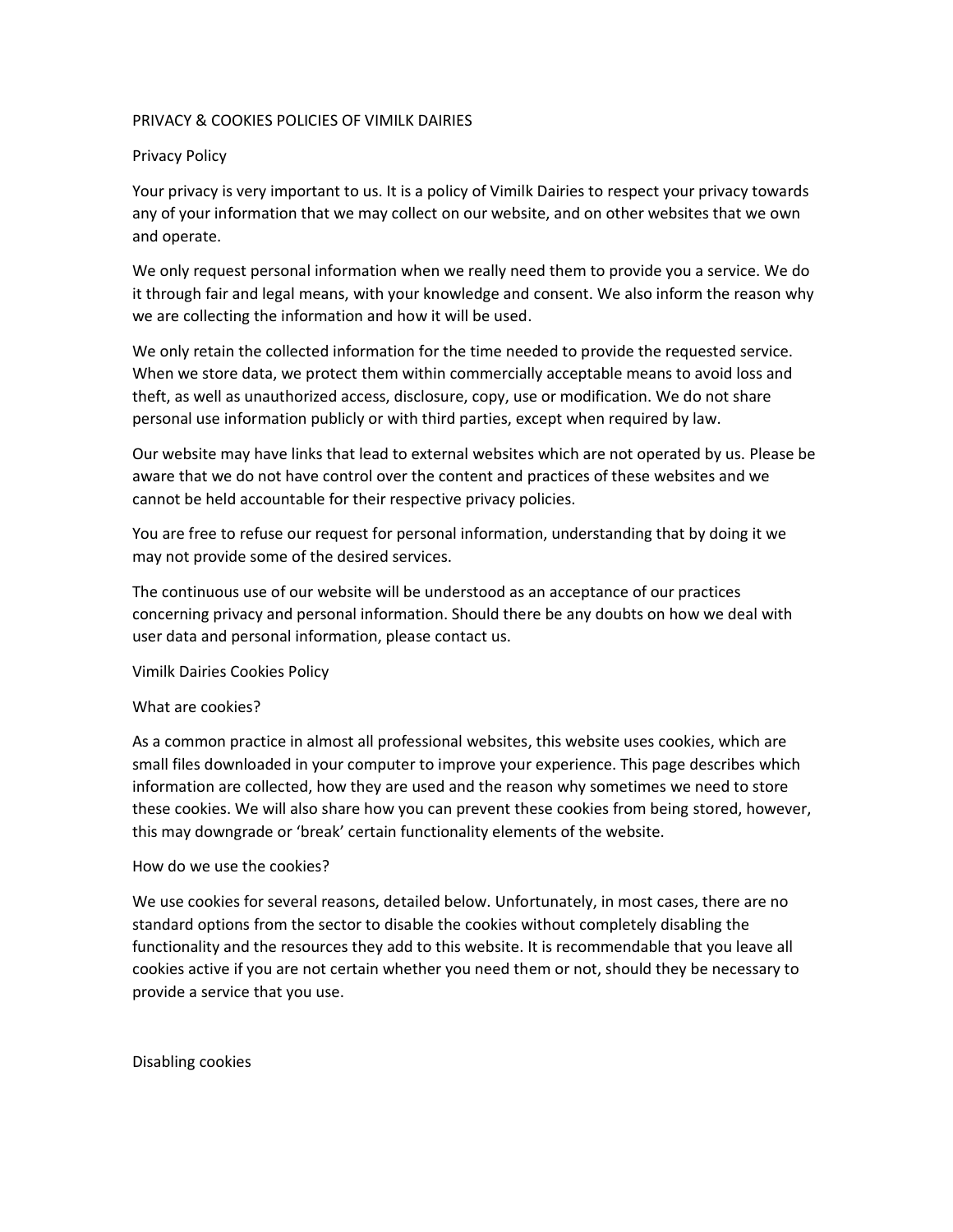You may prevent the cookies settings by adjusting your navigator settings (consult Help in your navigator to learn how to do this). Be aware that the cookies deactivation will affect the functionality of this and of many other websites that you may visit. The deactivation of cookies will usually result in the deactivation of certain functionalities and resources of this website. Thus, it is recommended that you do not disable cookies.

Cookies that we defined

• Account related Cookies

If you create an account with us, we will use cookies to manage the subscription process and general administration. These cookies will generally be deleted once you leave the system, however, in some cases, they may remain posteriorly to remember your preferences when using the website.

• Login related Cookies

We use cookies when you are logged, so we can remember this action. This prevents you from having to login every time you visit a new page. These cookies are usually removed or cleaned when you logout to guarantee that you can only access restricted resources and areas once you login.

• Cookies related to e-mail newsletters

This website offers newsletter signature services or e-mail and the cookies may be used to remember if you are already registered and if it should disclose certain notifications valid only for subscribed/ unsubscribed users.

• Cookies related to research

When you send data through a form such as those found in the contact page or in the comments form, cookies can be set to remember the user details for future correspondence.

• Website preference cookies

To provide a great experience in this website, we provide the functionality to define your preferences on how this website is executed when you use it. For us to remember your preferences, we need to define cookies so that this information is called every time you interact with a page affected by your preferences.

Third party cookies

In some special occasions, we also use cookies provided by reliable third parties. The following section details which third party cookies you may find through this website.

> o This website uses Google Analytics, which is one of the most widespread and reliable analysis solutions of the Web, to help us understand how you use the website and how may we improve your experience. These cookies can track items